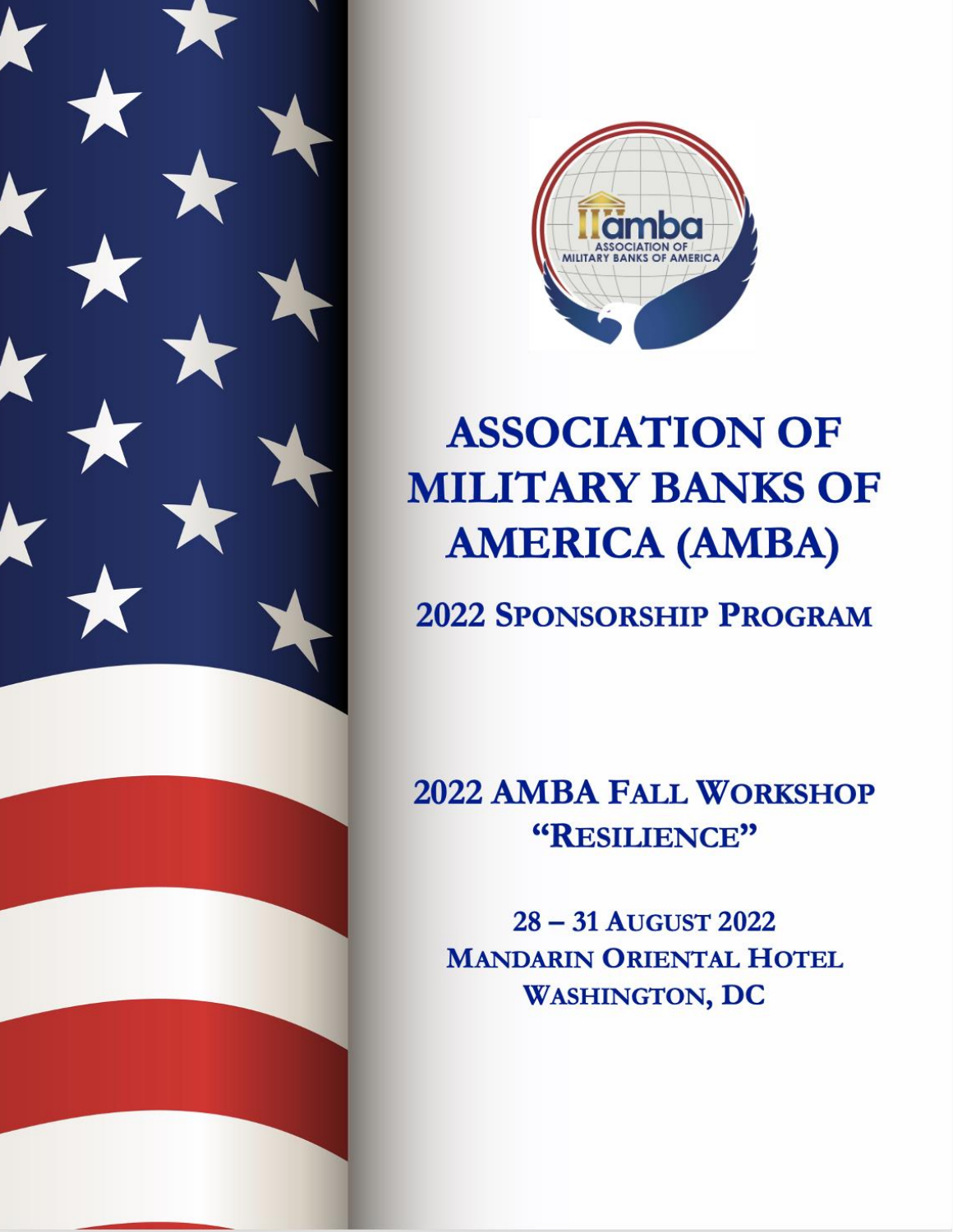

### **BOARD OF DIRECTORS**

John M. Bird USAA Chairman

W. H. "Bill" Croak FNB Community Bank Chairman-Elect

Michael S. League 5-Star Bank Vice Chairman

James A. Cerrone FSNB Bank Immediate Past Chairman

Fred A. Alvarado Bank of Hawaii

John Baeuchle Armed Forces Bank

Steve Beres Regions Bank

James M. Carlile UMB Bank

Todd Fox Fort Hood National Bank

Geoffrey P. Hickman Aon Bank

Kelly A. Hughes **Citibank** 

Sean Passmore Wells Fargo Bank

Larry T. Wilson First Arkansas Bank & Trust

Jeffrey M. Cathey Bank of America Overseas Bank **Representative** 

### **DIRECTORS EMERITUS**

Don C. Giles Terry Tuggle

### **OFFICERS**

Steven J. Lepper Major General, USAF (Ret.) President & CEO

Andia Dinesen, AFC© Executive Vice President

www.ambahq.org (540) 347-3305 (office)

**1120 Connecticut Ave, NW Washington, DC 20036**

6 May 2022

AMBA Members and Friends,

The Association of Military Banks of America is proud to announce our **Annual AMBA Workshop** to be held from **28 to 31 August 2022 at The Mandarin-Oriental Hotel in Washington, DC**. We invite your organization to join with us as a corporate sponsor to support our Workshop and the collaboration it fosters among partners focused on a common mission: to enable and enhance the financial resiliency of our Nation's service members, veterans, and their families.

This year, we continue to structure our corporate sponsorship program to closely follow the standard set by many of our partner non-profit organizations. Your organization's generosity will ensure the continued participation of all our public and private sector partners as well as the production of a meaningful Workshop program.

We look forward to working with you to make this year's *in-person*  Workshop a success. Thank you in advance for your support of this program as well as of our member banks as they provide their military and veteran communities the financial support, services, and education they need to achieve the financial well-being they deserve.

Sincerely,

FNJ. I FPPFR Major General, USAF (Ret.) President & CEO

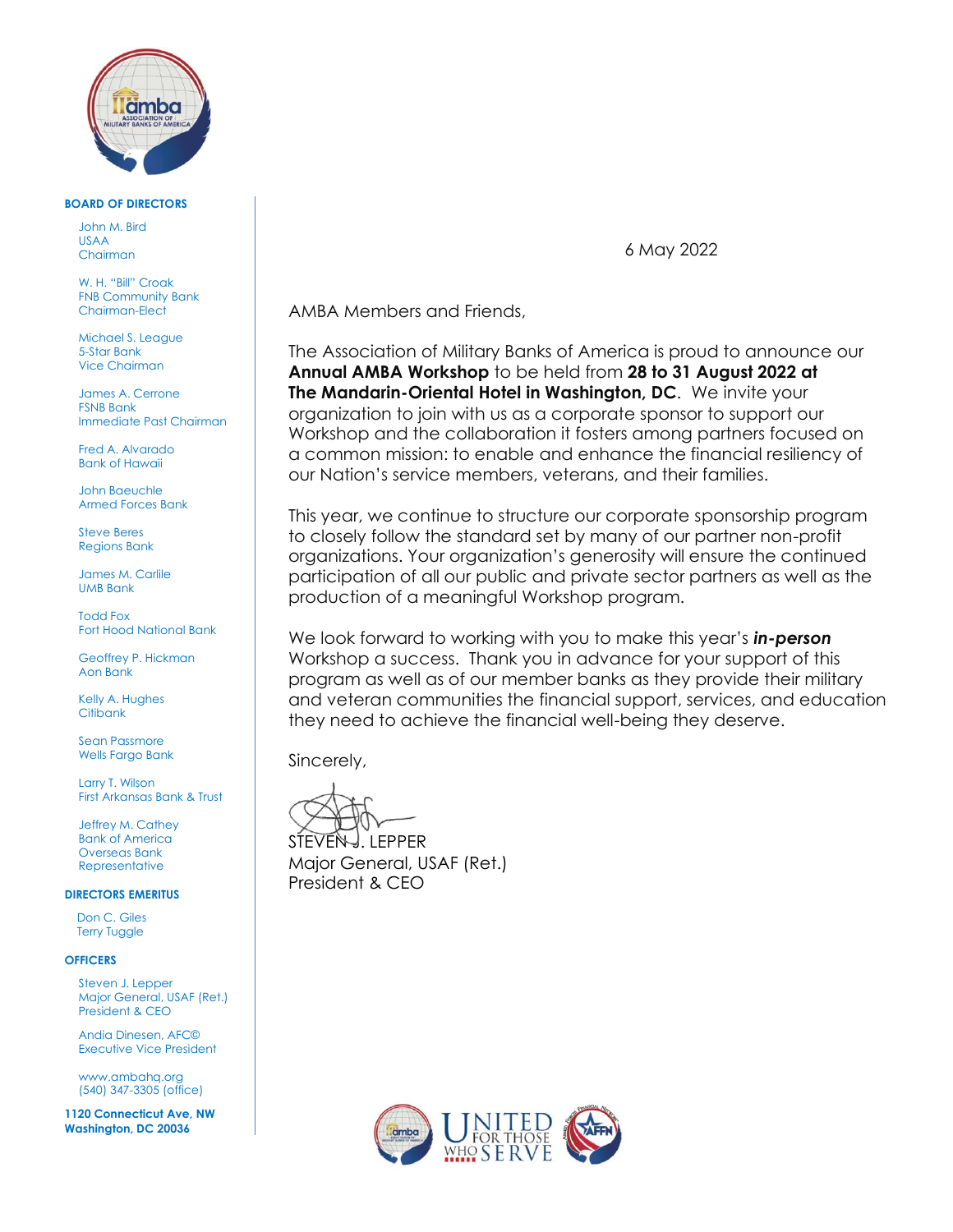# **WHY A WORKSHOP**

For as long as anyone associated with AMBA can remember, our organization has sponsored an annual Workshop focused on providing an opportunity for everyone engaged or interested in military financial readiness to compare notes. For many years, we hosted our Workshop in Washington, DC, in deference to and for the convenience of our federal government partners. In 2019, we broke that mold by hosting our Workshop in Palm Beach, Florida, to celebrate our 60th anniversary. Unfortunately, that was our last in-person event; COVID forced us to hold two back-to-back virtual Workshops in 2020 and 2021.

We are excited about returning to an *in-person* Workshop in 2022. Once again, we will work hard to offer AMBA's member banks a venue to consult with our non-profit partners, federal regulators, and corporate supporters on the state of military financial resiliency and readiness today. They will also be given an opportunity to add their own perspectives from their vantage at military installations and in military and veteran communities across the world. The positive feedback we've received following previous Workshops -- even our virtual Workshops -- has reinforced our commitment to continuing this event.

We are also encouraged by the prospects of enhancing our member banks' ability to serve their military and veteran communities. Why is that important? Because, despite the rise in alternative sources of financial services, support, and education, our service members and their families consider banks their most trusted sources of all these things.

Banks and credit unions remain important sources of financial information for our military families. When asked in myriad surveys over many years how they prefer to receive that information, most preferred face-to-face, in-person engagement.

On-base banks provide the best of both worlds: they're trusted sources of information and they provide face-to-face service. Since the pandemic, they have also become reliable digital financial management platforms. Our workshops are designed to discuss what these trends mean and how they should influence the ways our service members and their families receive their financial information. What they mean to us is that while banks are the most credible, trusted, and effective sources of financial information, we will achieve the greatest impact on the communities we serve only if we operate as part of a larger team. Frank conversations like this are a staple of our Workshop.

Stressing the importance of preserving on-base banks is just one – albeit one very important– reason for our Workshop. The team we assemble during this event reflects the teams in which we participate both in the policy and law development processes in Washington, DC, and in the execution of financial services in the field. Together, we and our audience are exposed to the information necessary for effective advocacy and delivery of services in both arenas.

Our workshop is all about teambuilding and teamwork. Thank you for your support in this important effort. If you'd like to know more about our Workshop and see our agenda as it's being developed, please visit us online at [https://ambahq.org/event/2022-amba-annual-workshop/.](https://ambahq.org/event/2022-amba-annual-workshop/)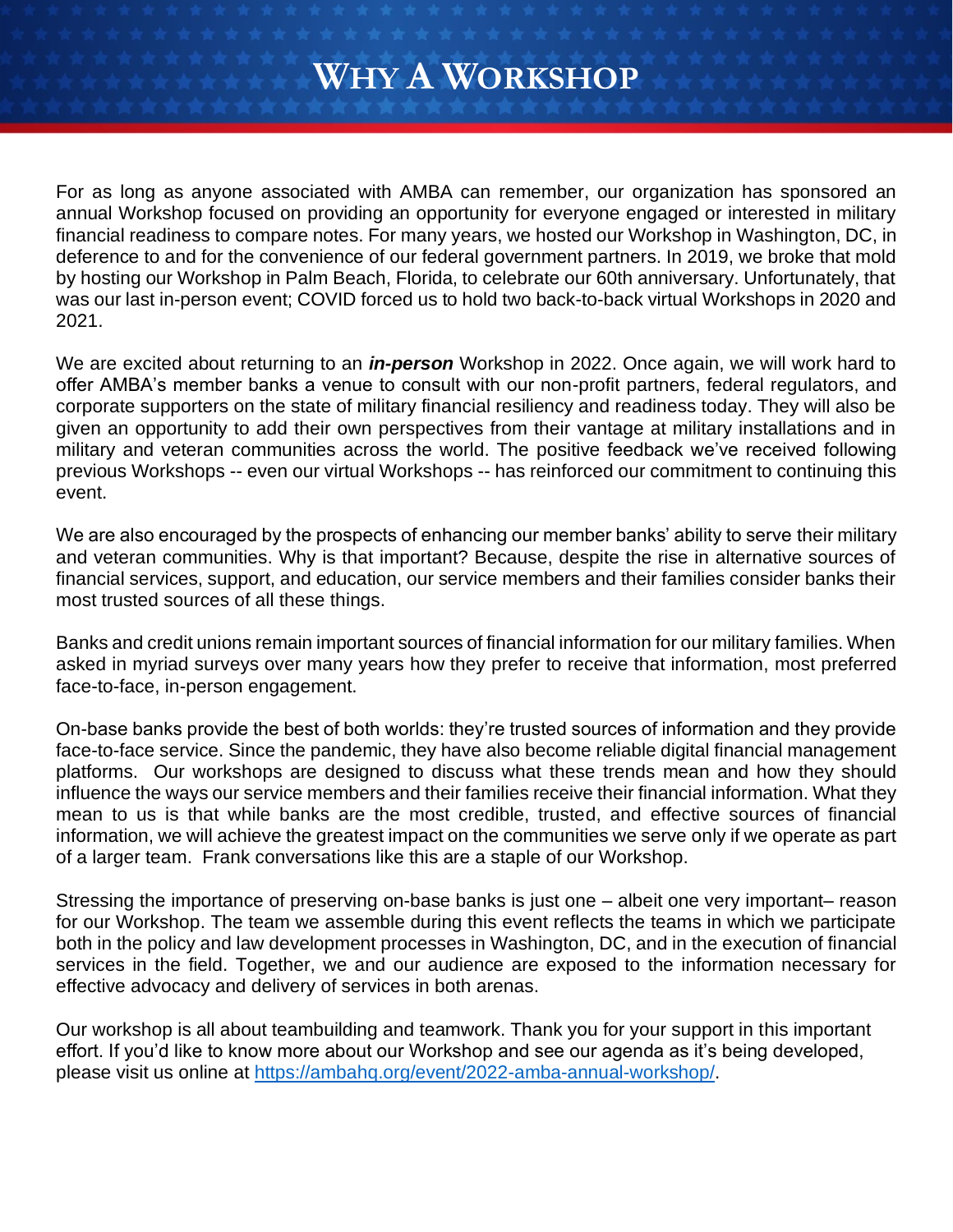Since 1959, the Association of Military Banks of America (AMBA) has supported the military community through its member banks on installations and in communities where our military families reside. Each year, AMBA hosts an annual Workshop to provide opportunities for its members, government officials overseeing military banking, federal regulators, banking trade organizations, and other stakeholders to exchange ideas and discuss the latest banking issues affecting servicemembers and their families. This year, AMBA will host the annual Workshop**,**  on **28 - 31 August 2022**. To learn more about this year's Workshop, please visit our website at [https://ambahq.org/event/2022-amba-annual-workshop/.](https://ambahq.org/event/2022-amba-annual-workshop/)

Our workshop's success depends on the generosity of members and partner organization donors. This event includes several networking and social events, along with a robust two-day program with speakers and panelists that provide multiple opportunities for attendees to engage in the military banking conversation.

This sponsorship packet includes a wide range of sponsorship opportunities and details about how your commitment will be appreciated and highlighted during the workshop. For more information, please contact Christiane Jacobs at [Christiane.Jacobs@ambahq.org.](mailto:Christiane.Jacobs@ambahq.org)



**\*Use "Sponsor" Registration Type during registration. \*\***Workshop registration platform is powered by Eventsquid.